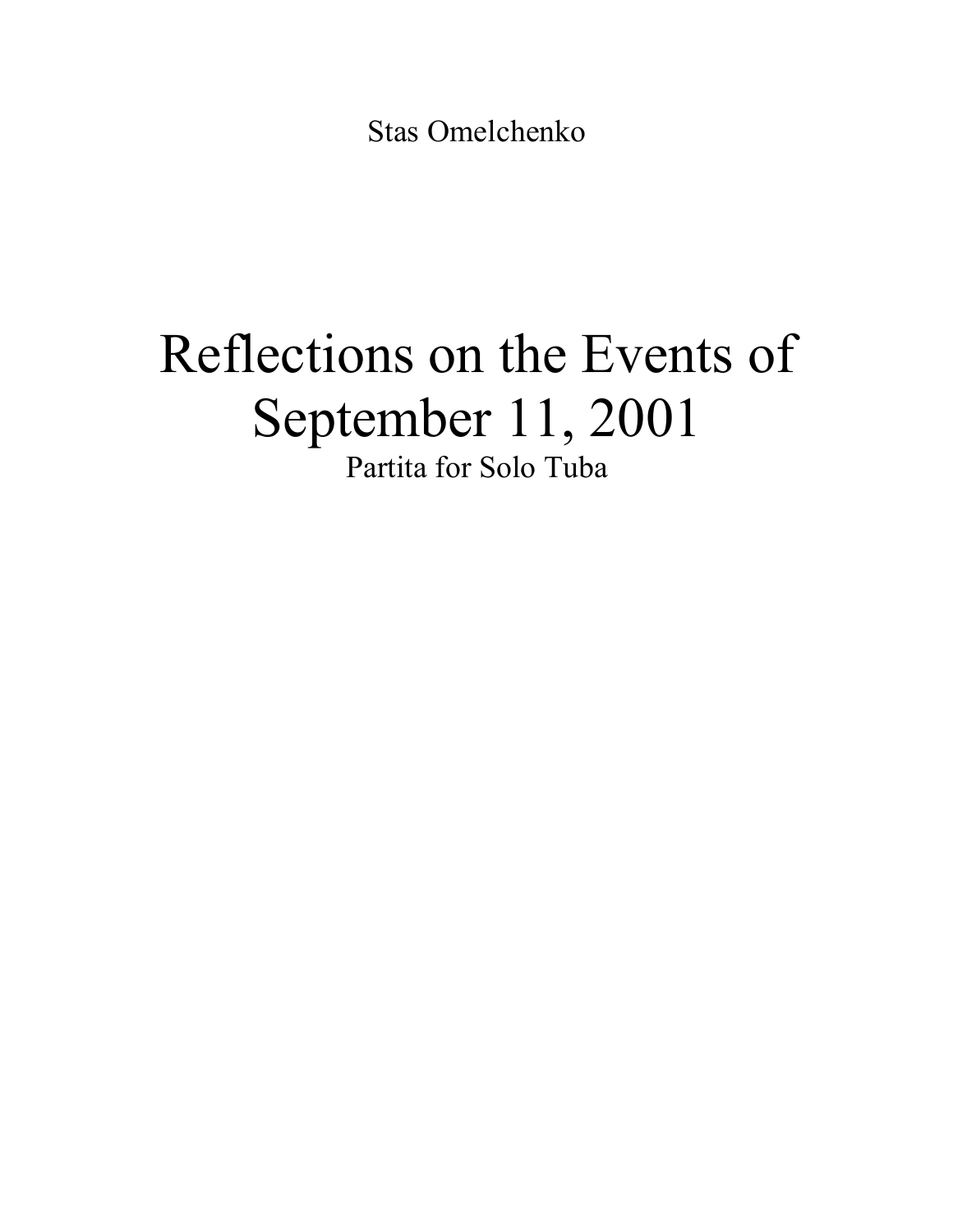## Program Note

This partita was composed to commemorate the tragic terrorist events that took place on September 11, 2001. The work is very philosophical in nature and expresses my understanding and emotional response to these events. The partita has five movements. The first movement philosophizes the possible causes that possibly led to the attacks. The second movement describes the terror acts. The third movement is a slow lament in memoriam of those who died in the events. The fast, fourth movement depicts the retaliatory war on terror. Finally, the fifth movement philosophizes on what can we do to prevent such acts happening in the future.

## Performer Notes

- 1. When time constraints do not permit the work to be performed in its entirety, the movements may be performed separately.
- 2. The work features the composer's cryptogram, which manifests in a recurring motive consisting of the following four notes: E-flat, C, A, and E-flat (eS, uT, A, eS)

## Explanation of Symbols

- 1. Diamond-shaped notes in movement one indicate multiphonics: play the lower notes and sing the upper.
- 2. All glissandos in the work should be executed by depressing valves into half position.
- 3. Passages notated with square notes indicate humming: hum through the instrument with mouth closed, without fingering the pitches.
- 4. Feathered beaming indicates rhythmic accelerando.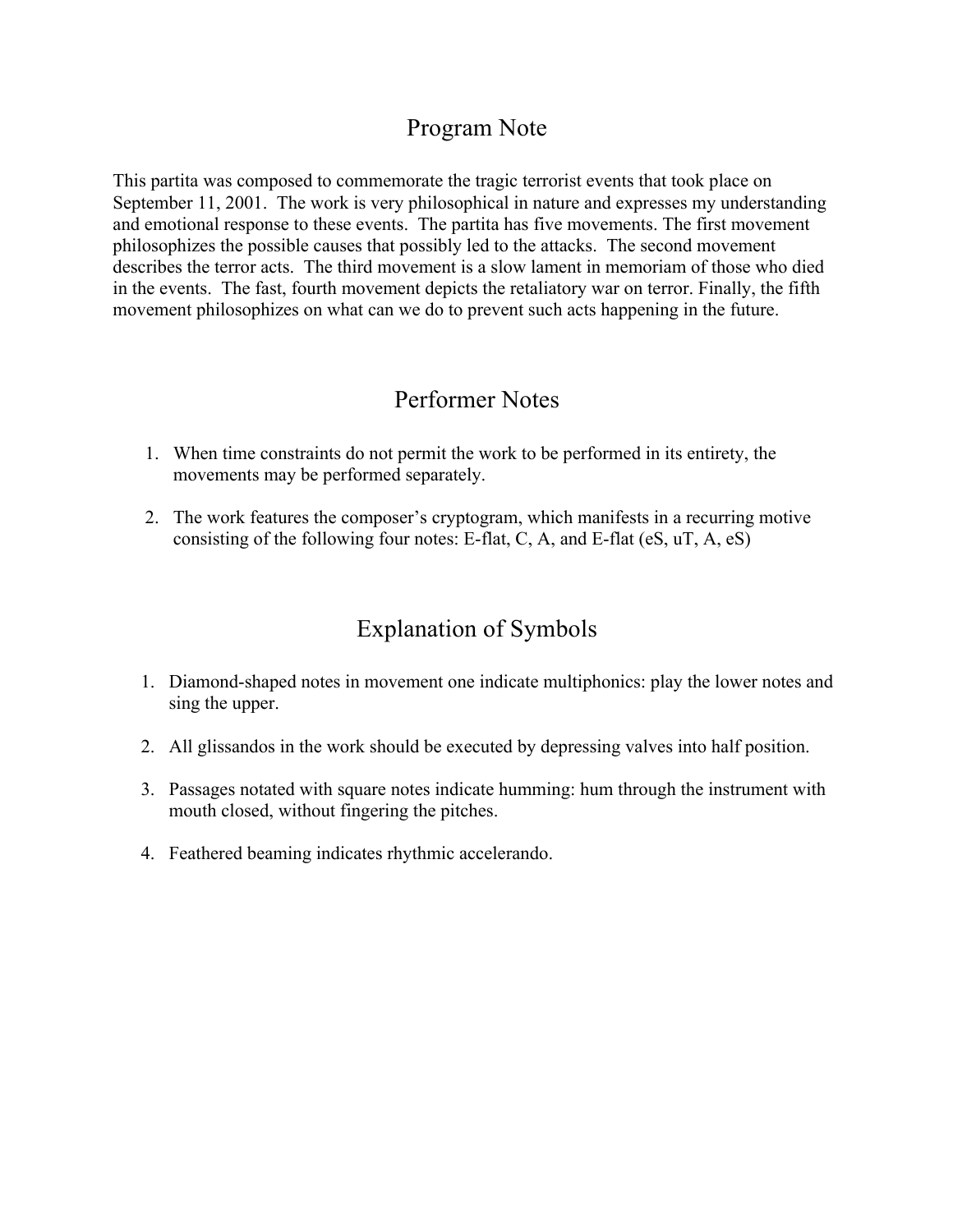Reflections on the Events of September 11, 2001 Partita for Solo Tuba



Copyright © Stas Omelchenko 2007 All Rights Reserved.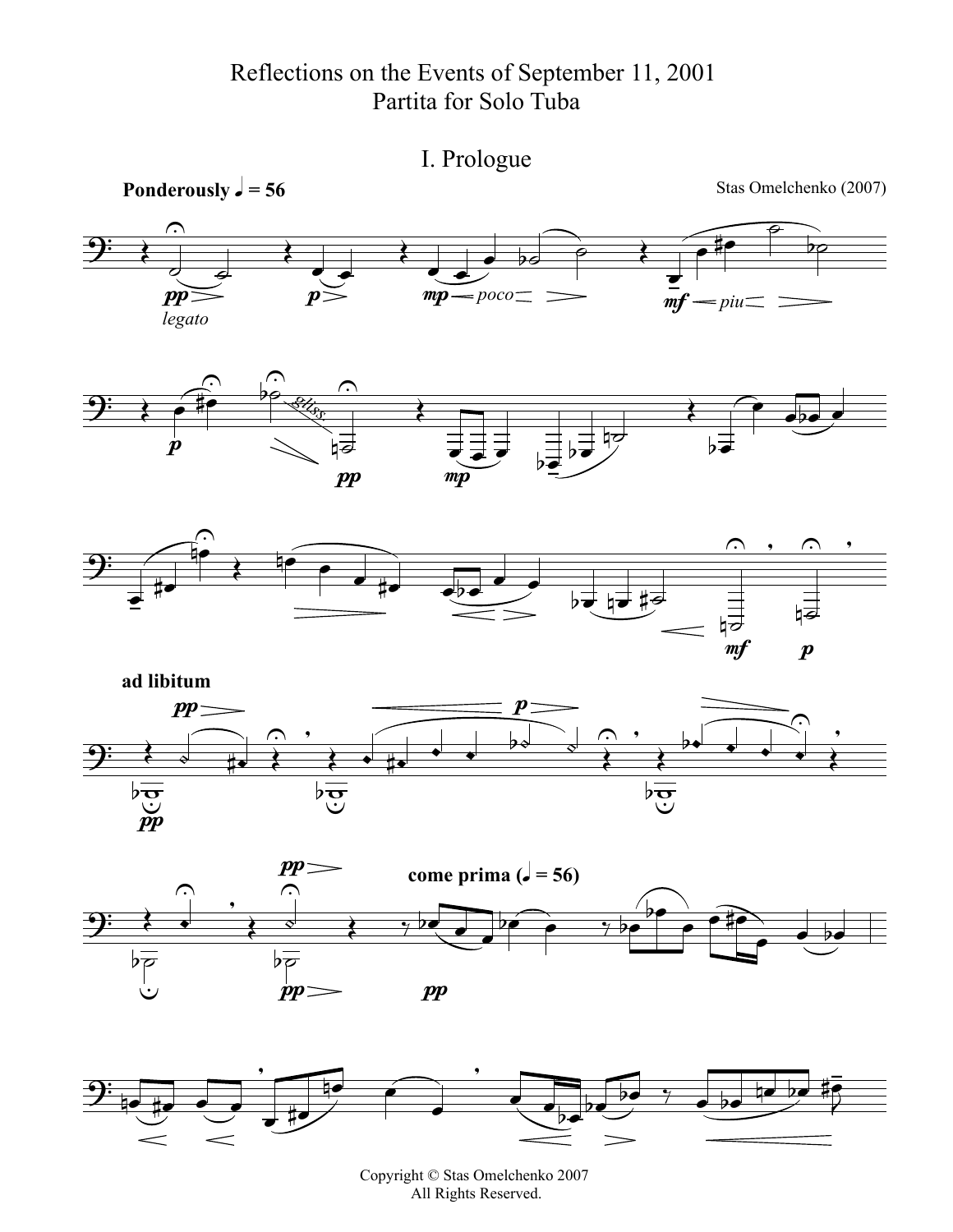